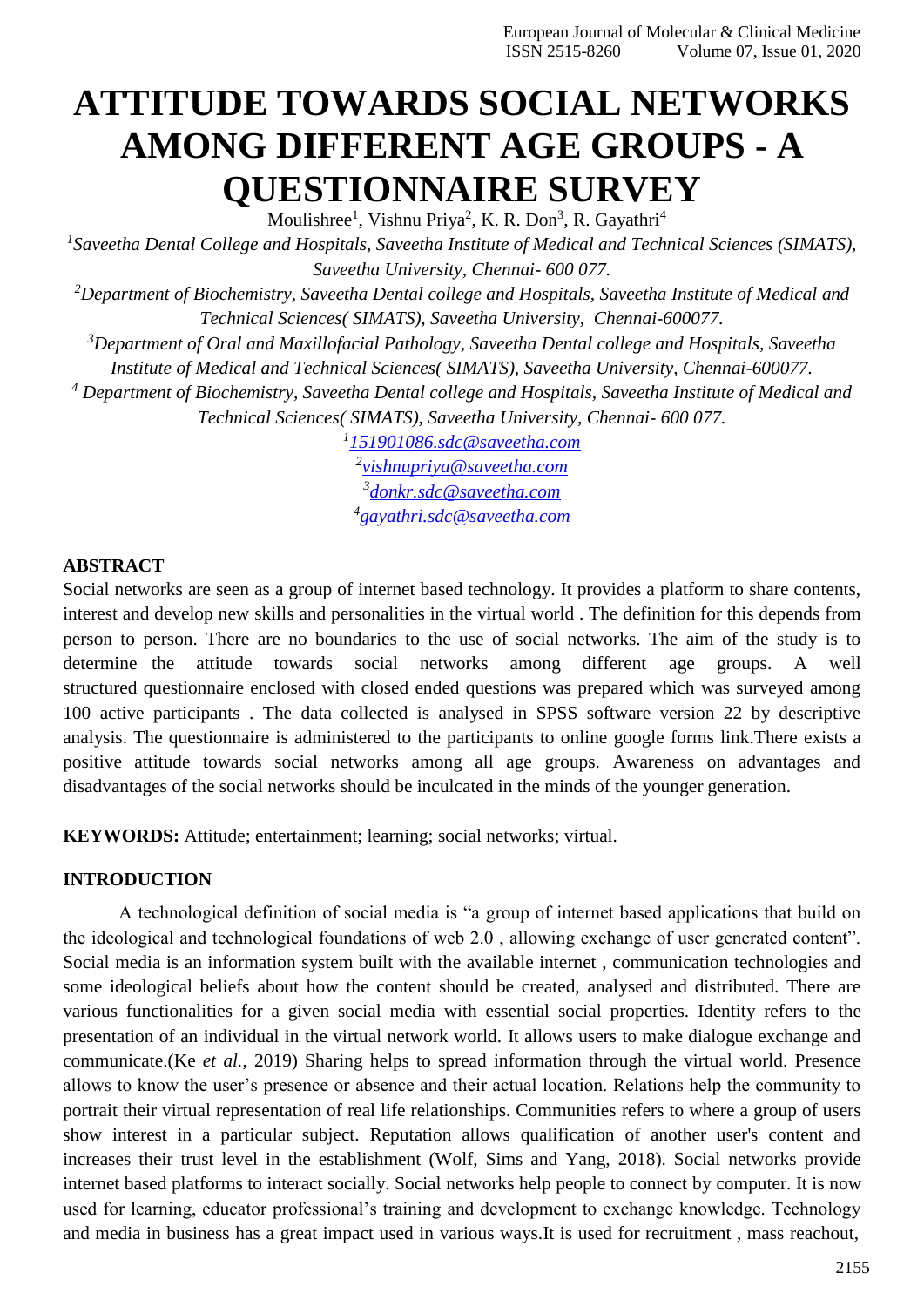brand advertisement , awareness, etc. network in health care bounds doctors, nurses, healthcare givers. It helps in research , learn from social networks. Social network plays a major role in impact on social life and political movement across the globe[.\(Sadiku, Omotoso and Musa, 2019\)](https://paperpile.com/c/unGqdE/HZ2m)

There are various advantages in the use of social networks. Media literacy helps share information, knowledge, skills, to understand what information is ordered , know the level of privacy. Education helps handle technology on a regular basis, peer based learning is the best way for studying. Creativity helps literacy and technical skills, encourage experiments and explore new aspects . Social networks help to space their working out, create a status and an identity make and follow their cultural belief and express themselves among their friends and peer aspect. Social networks help strengthen existing relationships and address new barriers they may face to forming and maintaining positive social relations. It also helps develop new interpersonal relations. Due to mutual sharing of interests and beliefs, it helps individuals to feel like a community , a sense of belonging and collective identity. It helps strengthen and build identities. It develops civic participation and political engagement. It helps a person to be well being and develop personalities and skills[.\(Collin](https://paperpile.com/c/unGqdE/QyA3) *et al.*, 2011). There also exist some negative aspects of social networks. It serves as a major source of distraction as it suppresses an individual's full presence and deviates them into their virtual reality. It also lacks privacy as there would be no personal identity. It reduces the face to face conversation on a daily basis. Any negative comments without proper evidence may simply reduce the brand name. There can be numerous fake brands developed by hackers. There would be a great impact on individuals due to offensive negative blogs, etc. [\(Siddiqui, Singh and Others,](https://paperpile.com/c/unGqdE/0UwR) [2016\)](https://paperpile.com/c/unGqdE/0UwR)

There are various social networks which are viral worldwide. Myspace also has a special profile for musical artists. Facebook network is always on the rise. Anyone can join , connect by workplace, school and other institutions , ideas, interests. Youtube is a popular online video community. It helps share, watch and create new video[s\(Edosomwan](https://paperpile.com/c/unGqdE/SZ2U) *et al.*, 2011). It is commonly seen as a platform for knowledge but majorly used for entertainment. There should be tight security and guide teens from the wrong paths, there is no more opinion than awarenes[s\(Brahma and Verma, 2018\).](https://paperpile.com/c/unGqdE/7NWZ) The merits of social networks includes several business advantages, common interest in communities improves science and learning, advertisement and employment . The demerits include cyber bullying, identify thefts, etc. the balance between them is not discussed. [\(Sarkar](https://paperpile.com/c/unGqdE/4Ye8) *et al.*, 2015). Students often use facebook as their social media which is a global trend. The opinion over education over social media exhibits a heterogenous attitude. Social networks have an ocean of meanings. There are no boundaries for its merits and demerits. But it is important to balance them. Social media is for all age groups. Knowing the attitude and awareness towards them helps make social media a productive platform[.\(Menon, Priya and Gayathri, 2016\). R](https://paperpile.com/c/unGqdE/cIx1)ecent research on natural products in health and diseas[e\(Mohan, Veeraraghavan and Jainu, 2015; Ramya, Priya](https://paperpile.com/c/unGqdE/LpRs%2B5SnZ%2BygAZ%2BqIBG) [and Gayathri, 2018; Chen](https://paperpile.com/c/unGqdE/LpRs%2B5SnZ%2BygAZ%2BqIBG) *et al.*, 2019; Gan *et al.*, 2019), applications of nanoparticle[s\(Wang](https://paperpile.com/c/unGqdE/YMhP%2Bd9DS) *et al.*, 2019; Li *et al.*[, 2020\), d](https://paperpile.com/c/unGqdE/YMhP%2Bd9DS)iabetes(Rengasamy *et al.*[, 2016; Shukri](https://paperpile.com/c/unGqdE/3yrg%2BO2nX%2BIXhy) *et al.*, 2016; Ponnulakshmi *et al.*, 2019), cancer biolog[y\(Menon, Priya and Gayathri, 2016; Priya, Jainu and Mohan, 2018; Rengasamy](https://paperpile.com/c/unGqdE/Ya7w%2B2fgD%2Ba71l%2BZhjD%2BcIx1%2BPNO5) *et al.*, 2018; Ke *et al.*, 2019; Ma *et al.*[, 2019; Wu](https://paperpile.com/c/unGqdE/Ya7w%2B2fgD%2Ba71l%2BZhjD%2BcIx1%2BPNO5) *et al.*, 2019), motivated me to pursue research. This epidemiological survey stemmed out from the current interest in our community. The aim of the study is to determine the attitude towards social networks among different age groups.

#### **MATERIALS AND METHODS**

The study setting was prospective observational study done over a heterogeneous population but may experience survey fatigue. It was approved by the scientific review board by Saveetha Dental College. The study population was between 18-40 years of age selected by a probability convenient sampling method.A well structured , self evaluable set of questions were made and circulated. The data was collected from the online google forms link. The methods of representation of results are pie charts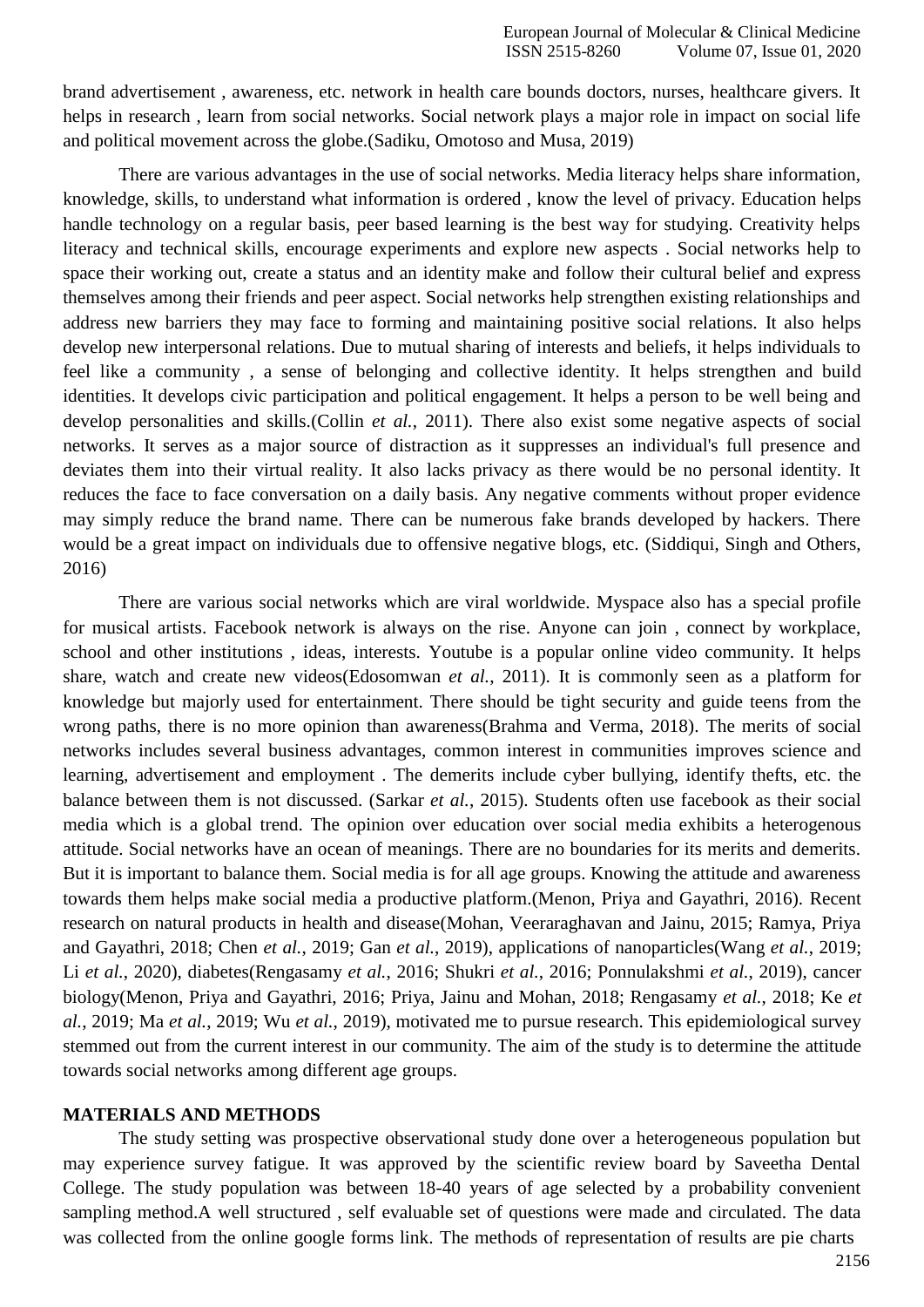and bar graphs . The statistical tests used are descriptive statistics. The independent variables of this study include height, physical health, education, socioeconomic status whereas dependent variables are awareness, interaction , knowledge and attitude. The data collected was analysed in SPSS software version 22 by descriptive analysis and chi square test.

#### **RESULTS AND DISCUSSION**

The results of all the questions were collected and the data was analysed among different age groups. 38.8% population are 15-25 years, 28.2% population are 30-40 years, 24.3% population are 20-30 years, 8.7% population are 40 years and above years of age(Figure 1). 50.5% of the population are female and 49.5% of the population are male ( Figure 2 ).

In the present study, 35.9% of the population mostly use instagram followed by facebook and snapchat (Figure 3). About 19.4% of 15-25 years age group of participants, 7.7% of age group 20-30 years, 6.7% of 30-40 years of age group of participants use instagram. 4.8% of 40 years and above aged population use facebook as their most used app (Figure 17).

In the present study, 54.4% of the population prefer calling over the phone, 45.6% of the population prefer chatting ( Figure 4). About 23.3% of people aged 15 to 25 years prefer calling whereas 15.5% of the population aged 20-30 years, 19.4% of people aged 30 to 40years and 4.8%- 40 and above aged prefer chatting between calling over phone and chatting (Figure 18).

In the present study, 30.1% think texting can be done for a longer time than a call ( Figure 5). About 16.5% 15-25 years aged, 1.3% 40 years and above aged, prefer chatting as there is no need to give an immediate answer. 9.7% 20-30 years age think they can conserve for more time, 8.7% population 30-40 years aged think no need to have mutual free time simultaneously. These are the reasons to choose chatting. ( Figure 19).

In the present study, 35% population like, 49.5% population dont like, 15.5% doesn't matter in viewing message information like received and seen, etc. ( Figure 6). About 18.4% 15-25 years aged, 3.8% 40 years and above like sharing the information, where p=0.139, statistically not significant. This shows 15-25 years and 40 years and above show they see positive aspects of social networks (Figure 20).

In the present study, 33% population said to have continuous conversation, 30% population like to know the tone/mood of the conversation, 15.5% population to get instant answers as the reason to choose calling over phone ( Figure 7). 4.8% 40 years and above the aged population wants to have a continuous conversation,  $p= 0.263$ ., statistically not significant

( Figure 21). This shows that all groups are aware of the disadvantages of social networks and benefits of normal calls.

In the present study, 55.3% population maybe, 16.5% yes experience that they never pick up a call for no proper reason to avoid. ( Figure 8). About 19.4% 15-25 years, 15.5% 20-30 years , 4.8% 40 years and above the aged population at times never pick up calls for no good reason (Figure 22),  $p= 0.369$ , statistically not significant.

In the present study, 52.4% population text and 47.6% call back in return to a missed call (Figure 9). 22.3% 15-25 years text, 15.5% 20-30 years, 16.5% 30-40 years, 5.8% 40 years and above call in return to a missed call,  $p = 0.344$ , statistically not significant. This shows the majority of the population like texting more than calling over the phone( Figure 23).

In the present study, 57.3% of the population likes using stories , snaps on social media. ( Figure 10). About 30.9% 15-25 years, 14.5% 20-30 years dont like , 19.4% 30-40 years, 4.8% 40 years and above the aged population like using snaps, stories in social media. ( Figure 24). p=0.001, statistically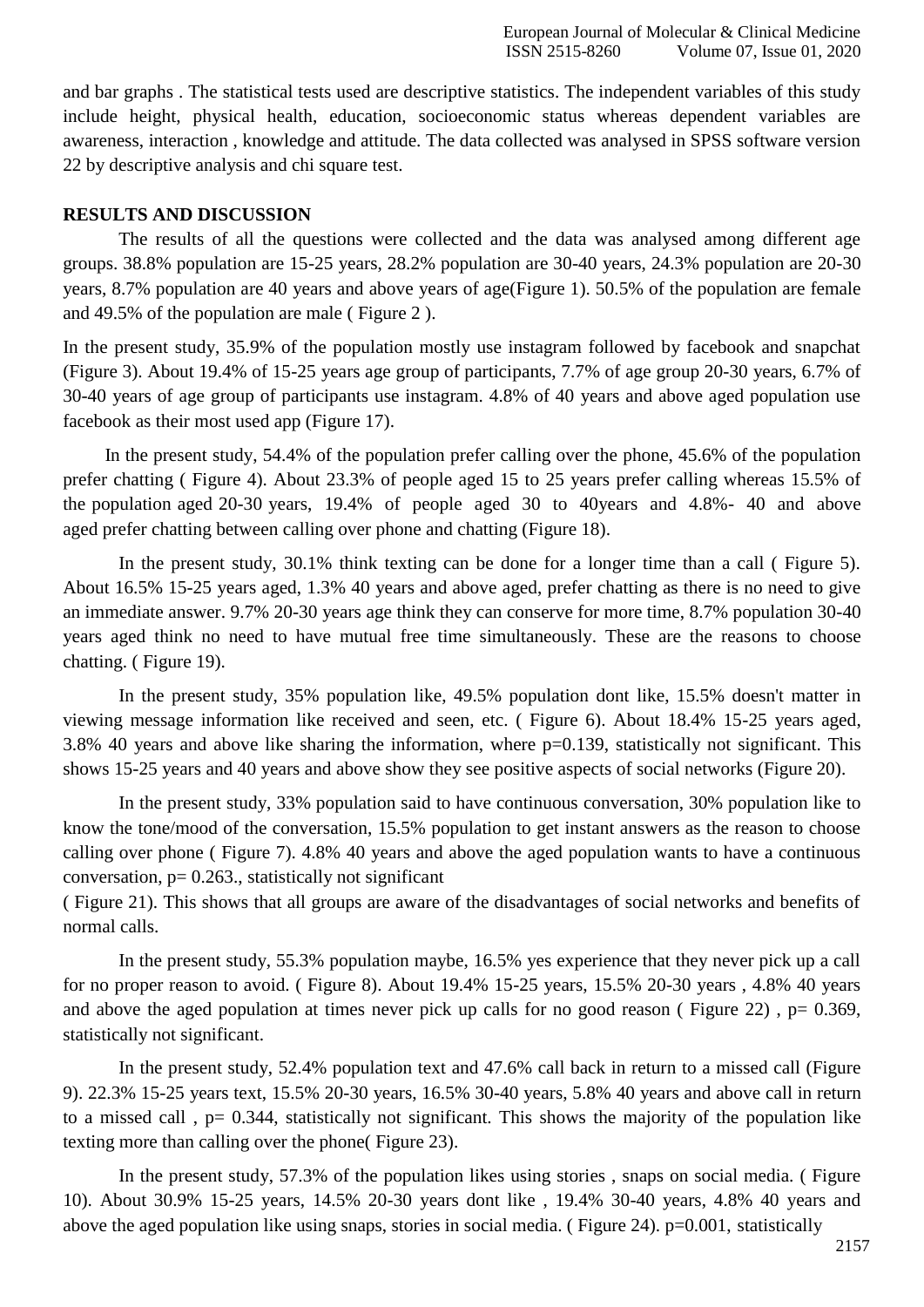significant. This shows the majority of the population like sharing personal happenings in the virtual world.

In the present study, 27.2% put stories 3-4 per week, 27% more than 2 per day, 18.4% twice daily, 18.4% once daily, 8.7% irregular in putting stories and snaps in social media ( Figure 11). About 8.7% 20- 30 years - once daily, 30-40 population 10.6% at least 2-3 per week, 3.8% 40 years and above 2 per day in putting stories, snaps, status in social media. It shows that the more dependent on social status is comparatively low in all age groups , p=0.421, statistically not significant ( Figure 25).

In the present study, 66% population 'on' and 34% population 'off' their last seen option on whatsapp (Figure 12 ). About 29.1% 15-25 years, 5.8% 40 years and above keep it on the last seen option in whatsapp , p=0.001, statistically significant ( Figure 26). This shows that people of all ages still demand their privacy and personal space.

In the present study, 36.9% population is necessary, 19.4% think it's maybe fundamental to use social media by teenagers (Figure 13). 20.3% 15-25 years, 3.8% 40 years and above sure, 11.6% 20-30 years, 15.5% somewhat agree social networks think it is necessary for growing generation. This shows that people think social networks play a useful role in the growing generation( Figure 27).

In the present study, 49.5% of the population are aware of the disadvantages of social networks. (Figure 14). About 20.3% 30-40 years, 7.7% 40 years and above aware of the disadvantages of social network, p=0, statistically insignificant (Figure 28). There exists less significant awareness over disadvantages of social networks.

In the present study , 38.8% often, 45.6% rarely, hesitate to use social media due to their disadvantages (Figure 15). About 12.6% 20-30 years, 21.3% 30-40 years, 7.7% 40 years and above do hesitate to use the social network,  $p=0.03$ , statistically insignificant. This shows there exists a positive attitude and awareness towards the disadvantages of social networks ( Figure 29).

In the present study , 35% of the population always , 38.8% at times overcome their hesitation towards social networks( Figure 16). About 17.4% 15-25 years always, 10.6% 20-30 years at times overcome the usage of social networks due to its disadvantages. This shows there exists a positive attitude towards usage of social networks ( Figure 30).

In Albaha university, Art and Science department students show a positive attitude towards social media as not just a social platform but also an educational tool for learning [\(Salih and Elsaid, 2018\).](https://paperpile.com/c/unGqdE/Hc7C) Old adults see social networks as a new technology to expertise knowledge which gives a positive attitude towards usage of social network[s\(Hernandez, 2011\). S](https://paperpile.com/c/unGqdE/rpfM)ocial networks as an educational tool are beneficial to classrooms if its according to students' perception, reaction, abilities in their technolog[y\(Favor, 2015\).](https://paperpile.com/c/unGqdE/gojU) About 92% students use social networks for more than 4years, 65% more than 4 hours daily, 38% use facebook as the most used app[.\(Bicen and Cavus, 2010\) M](https://paperpile.com/c/unGqdE/s31A)ost of the people used social networks for at least 30mins per day. It is seen through two dimensions, entertainment socialising as well as security, privacy, truthful information, reliability, etc[.\(Priya, Jainu and Mohan, 2018\)](https://paperpile.com/c/unGqdE/ZhjD) overall people have good impression on OSN and consider it to be useful which is persistent for many years[.\(Perez and Gomez,](https://paperpile.com/c/unGqdE/X6vm) [2011\)](https://paperpile.com/c/unGqdE/X6vm)

The present study is limited to small sample size in which more criterias should be included. In future studies, the level of attitude and awareness towards social networks among all age groups should be focussed so that it could be used at its full potential.

# **CONCLUSION**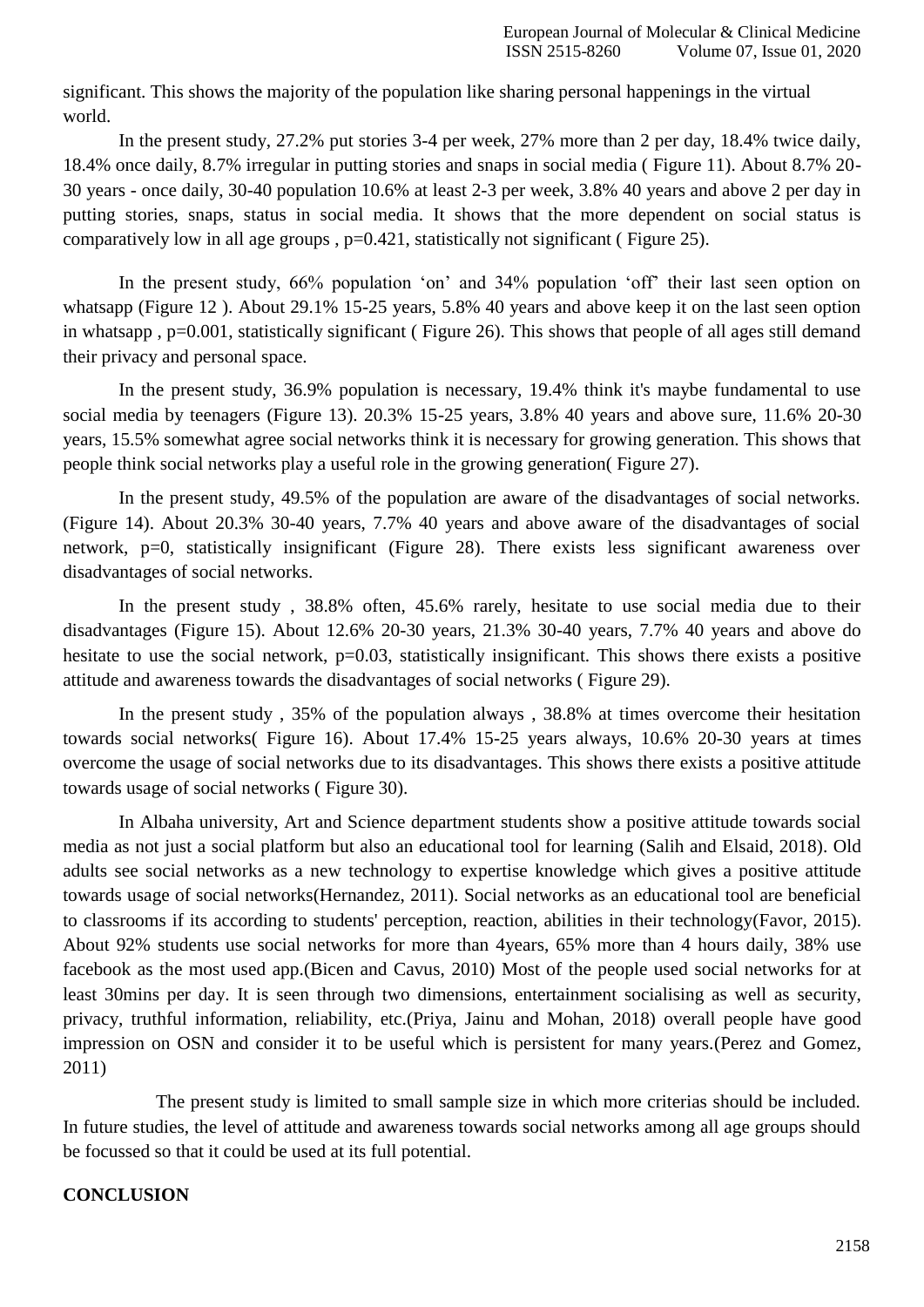There exists a positive attitude towards social networks among all groups. There should be awareness in between the positive and ill effects of social media so that it can be used with high potential in learning and developing skills in individuals.

### **CONFLICT OF INTEREST**

The author declares that there was no conflict of interest in the present study.

# **AUTHOR CONTRIBUTION**

Moulishree: literature search, data collection, analysis.

V.Vishnu priya: data verification, manuscript drafting.

K.R.Don: data verification, manuscript drafting.

R.Gayathri: manuscript drafting

# **REFERENCES**

[1] [Bicen, H. and Cavus, N. \(2010\) 'The most preferred social network sites by students', Procedia -](http://paperpile.com/b/unGqdE/s31A) [Social and Behavioral Sciences. Elsevier, 2\(2\), pp.](http://paperpile.com/b/unGqdE/s31A) 5864–5869.

[2] [Brahma, K. and Verma, M. K. \(2018\) 'Students' Attitude towards Social Networking Sites \(SNSs\): A](http://paperpile.com/b/unGqdE/7NWZ) [Case Study of Central Institute of Technology \(CIT\) Kokrajhar, Assam', Library Philosophy and](http://paperpile.com/b/unGqdE/7NWZ) Practice.

[3] [Chen, F. et al. \(2019\) '6-shogaol, a active constiuents of ginger prevents UVB radiation mediated](http://paperpile.com/b/unGqdE/LpRs) [inflammation and oxidative stress through modulating NrF2 signaling in human epidermal keratinocytes](http://paperpile.com/b/unGqdE/LpRs) [\(HaCaT cells\)', Journal of photochemistry and photobiology. B, Biology. Elsevier, 197, p.](http://paperpile.com/b/unGqdE/LpRs) 111518.

[4] [Collin, P. et al. \(2011\) 'The benefits of social networking services'. Melbourne, VIC: Cooperative](http://paperpile.com/b/unGqdE/QyA3) [Research Centre for Young People, Technology and Wellbeing \(Research Report\). \(Accessed: 4 June](http://paperpile.com/b/unGqdE/QyA3) [2020\).](http://paperpile.com/b/unGqdE/QyA3)

[5] [Edosomwan, S. et al. \(2011\) 'The history of social media and its impact on business', Journal of](http://paperpile.com/b/unGqdE/SZ2U) [Applied Management and entrepreneurship. minot.com, 16\(3\), pp.](http://paperpile.com/b/unGqdE/SZ2U) 79–91.

[6] [Favor, B. \(2015\) 'Adolescent attitudes towards social media in the classroom'.](http://paperpile.com/b/unGqdE/gojU) [digitalcommons.salemstate.edu.](http://paperpile.com/b/unGqdE/gojU)

[7] [Gan, H. et al. \(2019\) 'Zingerone induced caspase-dependent apoptosis in MCF-7 cells and prevents 7,](http://paperpile.com/b/unGqdE/5SnZ) [12-dimethylbenz \(a\) anthracene-induced mammary carcinogenesis in experimental rats', Journal of](http://paperpile.com/b/unGqdE/5SnZ) [biochemical and molecular toxicology. Wiley Online Library, 33\(10\), p.](http://paperpile.com/b/unGqdE/5SnZ) e22387.

[8] Hernandez, E. (2011) Older adults and online social networking: relating issues of attitudes, expertise, and use. University of Central Florida. Available at: [https://stars.library.ucf.edu/honorstheses1990-](https://stars.library.ucf.edu/honorstheses1990-2015/1199/) [2015/1199/ \(Accessed: 4 June](https://stars.library.ucf.edu/honorstheses1990-2015/1199/) 2020).

[9] [Ke, Y. et al. \(2019\) 'Photosynthesized gold nanoparticles from Catharanthus roseus induces caspase](http://paperpile.com/b/unGqdE/2fgD)[mediated apoptosis in cervical cancer cells \(HeLa\)', Artificial cells, nanomedicine, and biotechnology](http://paperpile.com/b/unGqdE/2fgD) [.](http://paperpile.com/b/unGqdE/2fgD) [Taylor & Francis, 47\(1\), pp. 1938–1946.](http://paperpile.com/b/unGqdE/2fgD)

[10] [Li, Z. et al. \(2020\) 'Apoptotic induction and anti-metastatic activity of eugenol encapsulated chitosan](http://paperpile.com/b/unGqdE/YMhP) [nanopolymer on rat glioma C6 cells via alleviating the MMP signaling pathway', Journal of](http://paperpile.com/b/unGqdE/YMhP) [photochemistry and photobiology. B, Biology. Elsevier, 203,](http://paperpile.com/b/unGqdE/YMhP) p. 111773.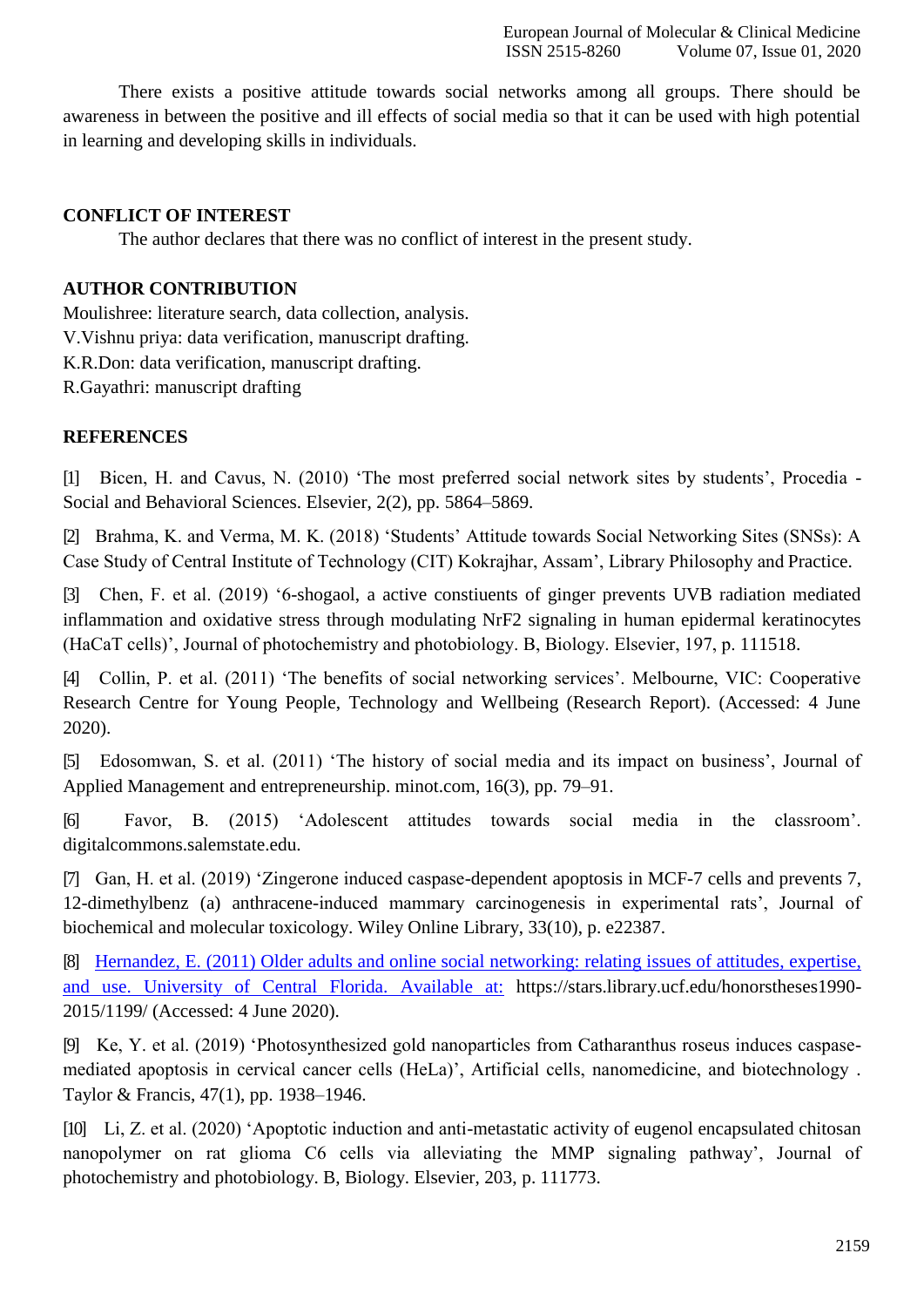[11] [Ma, Y. et al. \(2019\) 'Sesame Inhibits Cell Proliferation and Induces Apoptosis through Inhibition of](http://paperpile.com/b/unGqdE/a71l) [STAT-3 Translocation in Thyroid Cancer Cell Lines \(FTC-133\)', Biotechnology and bioprocess](http://paperpile.com/b/unGqdE/a71l) [engineering: BBE. Springer, 24\(4\), pp.](http://paperpile.com/b/unGqdE/a71l) 646–652.

[12] [Menon, A., Priya, P. V. and Gayathri, R. \(2016\) 'Preliminary phytochemical analysis and](http://paperpile.com/b/unGqdE/cIx1) [cytotoxicity potential of pineapple extract on oral cancer cell lines', Asian J Pharm Clin Res, 9, pp. 140–](http://paperpile.com/b/unGqdE/cIx1) [143.](http://paperpile.com/b/unGqdE/cIx1)

[13] [Mohan, S. K., Veeraraghavan, V. P. and Jainu, M. \(2015\) 'Effect of pioglitazone, quercetin and](http://paperpile.com/b/unGqdE/qIBG) [hydroxy citric acid on extracellular matrix components in experimentally induced non-alcoholic](http://paperpile.com/b/unGqdE/qIBG) [steatohepatitis', Iranian journal of basic medical sciences. ncbi.nlm.nih.gov, 18\(8\), pp.](http://paperpile.com/b/unGqdE/qIBG) 832–836.

[14] [Perez, M. and Gomez, J. M. \(2011\) 'Why Do People Use Social Networks?', Communications of the](http://paperpile.com/b/unGqdE/X6vm) [IIMA. scholarworks.lib.csusb.edu, 11\(2\), p.](http://paperpile.com/b/unGqdE/X6vm) 4.

[15] [Ponnulakshmi, R. et al. \(2019\) 'In silico and in vivo analysis to identify the antidiabetic activity of](http://paperpile.com/b/unGqdE/IXhy) [beta sitosterol in adipose tissue of high fat diet and sucrose induced type-2 diabetic experimental rats',](http://paperpile.com/b/unGqdE/IXhy) [Toxicology mechanisms and methods. Taylor & Francis, 29\(4\), pp.](http://paperpile.com/b/unGqdE/IXhy) 276–290.

[16] [Priya, V. V., Jainu, M. and Mohan, S. K. \(2018\) 'Biochemical Evidence for the Antitumor Potential](http://paperpile.com/b/unGqdE/ZhjD) [of Garcinia mangostana Linn. On Diethylnitrosamine-Induced Hepatic Carcinoma', Pharmacognosy](http://paperpile.com/b/unGqdE/ZhjD) [magazine. ncbi.nlm.nih.gov, 14\(54\), pp.](http://paperpile.com/b/unGqdE/ZhjD) 186–190.

[17] [Ramya, G., Priya, V. V. and Gayathri, R. \(2018\) 'Cytotoxicity of strawberry extract on oral cancer](http://paperpile.com/b/unGqdE/ygAZ) [cell line', Asian J Pharm Clin Res, 11, pp.](http://paperpile.com/b/unGqdE/ygAZ) 353–355.

[18] [Rengasamy, G. et al. \(2016\) 'Characterization, Partial Purification of Alkaline Protease from](http://paperpile.com/b/unGqdE/O2nX) [Intestinal Waste of Scomberomorus Guttatus and Production of Laundry Detergent with Alkaline Protease](http://paperpile.com/b/unGqdE/O2nX) [Additive', INDIAN JOURNAL OF PHARMACEUTICAL EDUCATION AND RESEARCH. ASSOC](http://paperpile.com/b/unGqdE/O2nX) [PHARMACEUTICAL](http://paperpile.com/b/unGqdE/O2nX) TEACHERS INDIA AL-AMEEN COLL PHARMACY, OPP LALBACH MAIN […, 50\(2\), pp. S59–S67.](http://paperpile.com/b/unGqdE/O2nX)

[19] [Rengasamy, G. et al. \(2018\) 'Cytotoxic and apoptotic potential of Myristica fragrans Houtt.\(mace\)](http://paperpile.com/b/unGqdE/PNO5) [extract on human oral epidermal carcinoma KB cell lines', Brazilian Journal of Pharmaceutical Sciences.](http://paperpile.com/b/unGqdE/PNO5) [SciELO Brasil, 54\(3\).](http://paperpile.com/b/unGqdE/PNO5)

[20] [Sadiku, M. N. O., Omotoso, A. A. and Musa, S. M. \(2019\) 'Social Networking'.](http://paperpile.com/b/unGqdE/HZ2m) academia.edu.

[21] [Salih, A. A. A. and Elsaid, A. S. \(2018\) 'Students Attitude Towards the Use of Social Media for](http://paperpile.com/b/unGqdE/Hc7C) [Learning Purposes \(Case Study: Al-Baha University, College of Sciences & Arts-Biljurashi\)', Journal of](http://paperpile.com/b/unGqdE/Hc7C) [LIterature, Language and Linguistics. pdfs.semanticscholar.org, 50, p.](http://paperpile.com/b/unGqdE/Hc7C) 7.

[22] [Sarkar, A. et al. \(2015\) 'Impacts of social networks: A comprehensive study on positive and negative](http://paperpile.com/b/unGqdE/4Ye8) [effects on different age groups in a society', Aquatic microbial ecology: international journal.](http://paperpile.com/b/unGqdE/4Ye8) [researchgate.net, 3\(5\), pp.](http://paperpile.com/b/unGqdE/4Ye8) 177–190.

[23] [Shukri, N. M. M. et al. \(2016\) 'Awareness in childhood obesity', Research Journal of Pharmacy and](http://paperpile.com/b/unGqdE/3yrg) Technology. A  $&$  V Publications, 9(10), pp. 1658–1662.

[24] [Siddiqui, S., Singh, T. and Others \(2016\) 'Social media its impact with positive and negative](http://paperpile.com/b/unGqdE/0UwR) [aspects', International Journal of Computer Applications Technology and Research. academia.edu, 5\(2\),](http://paperpile.com/b/unGqdE/0UwR) [pp. 71–75.](http://paperpile.com/b/unGqdE/0UwR)

[25] [Wang, Y. et al. \(2019\) 'Synthesis of Zinc oxide nanoparticles from Marsdenia tenacissima inhibits](http://paperpile.com/b/unGqdE/d9DS) [the cell proliferation and induces apoptosis in laryngeal cancer cells \(Hep-2\)', Journal of photochemistry](http://paperpile.com/b/unGqdE/d9DS) [and photobiology. B, Biology. Elsevier, 201, p.](http://paperpile.com/b/unGqdE/d9DS) 111624.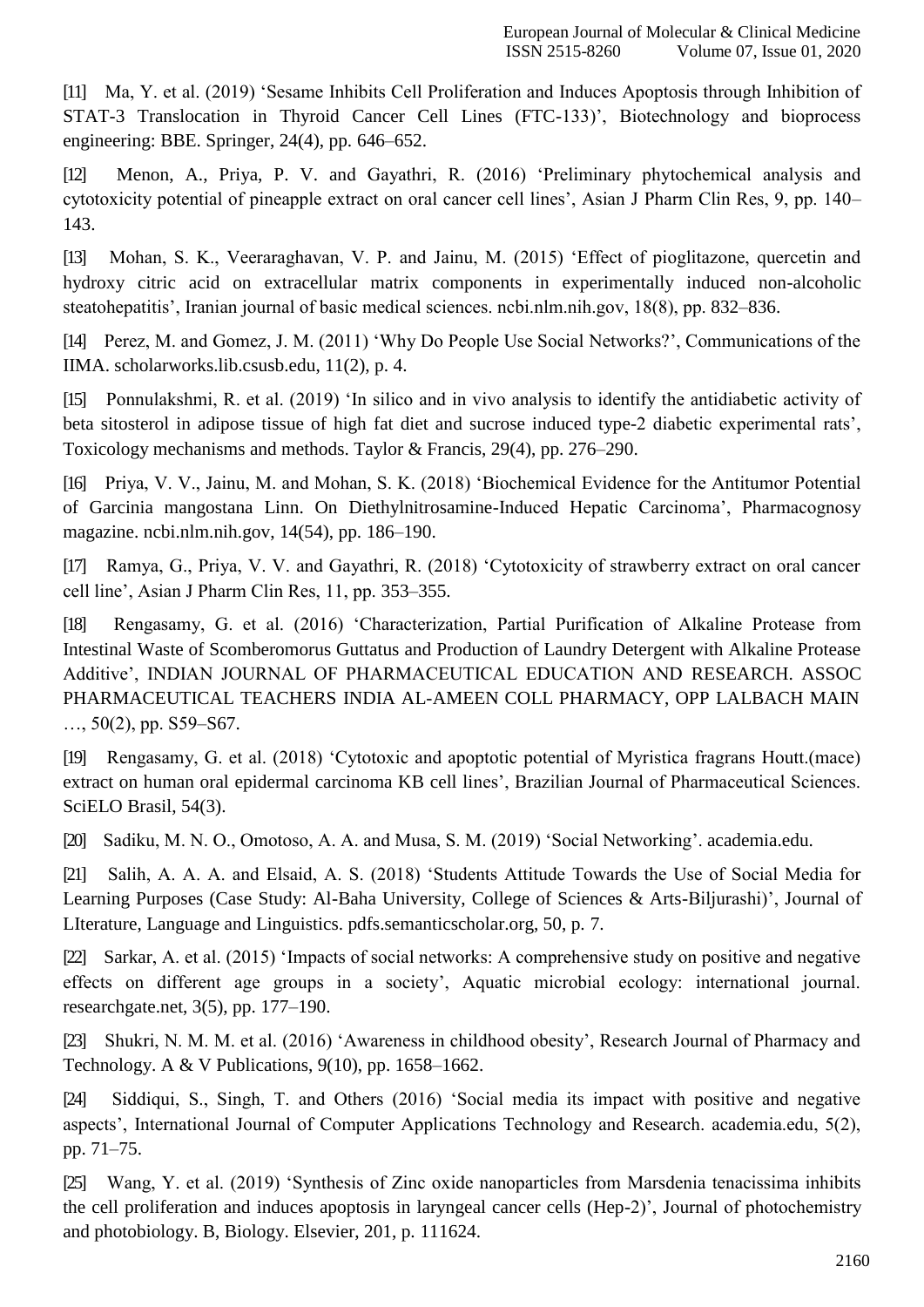[26] [Wolf, M., Sims, J. and Yang, H. \(2018\) 'Social media? What social media', Annual Conference of](http://paperpile.com/b/unGqdE/fJvM) [the UK Academy for. aisel.aisnet.org.](http://paperpile.com/b/unGqdE/fJvM) .

[27] [Wu, F. et al. \(2019\) 'Biologically synthesized green gold nanoparticles from Siberian ginseng induce](http://paperpile.com/b/unGqdE/Ya7w) [growth-inhibitory effect on melanoma cells \(B16\)', Artificial cells, nanomedicine, and biotechnology .](http://paperpile.com/b/unGqdE/Ya7w) [Taylor & Francis, 47\(1\), pp. 3297–3305.](http://paperpile.com/b/unGqdE/Ya7w)



Figure 1- Pie chart representing percentage distribution of study population based on age. About 38.24% - 15-25 years (blue), 24.51%- 20-30 years (red), 28.43% - 30-40 years (green), 8.82%-40 and above years of age (orange) have participated in this survey. Majority (35.24%) of the respondents were reported between 15-25 years of age.



Figure 2- Pie chart representing percentage distribution of study population based on their gender. About 50.98% - females ( blue)and 49.02%- male( red) have participated in the survey. Majority (50.98%) of the respondents were female.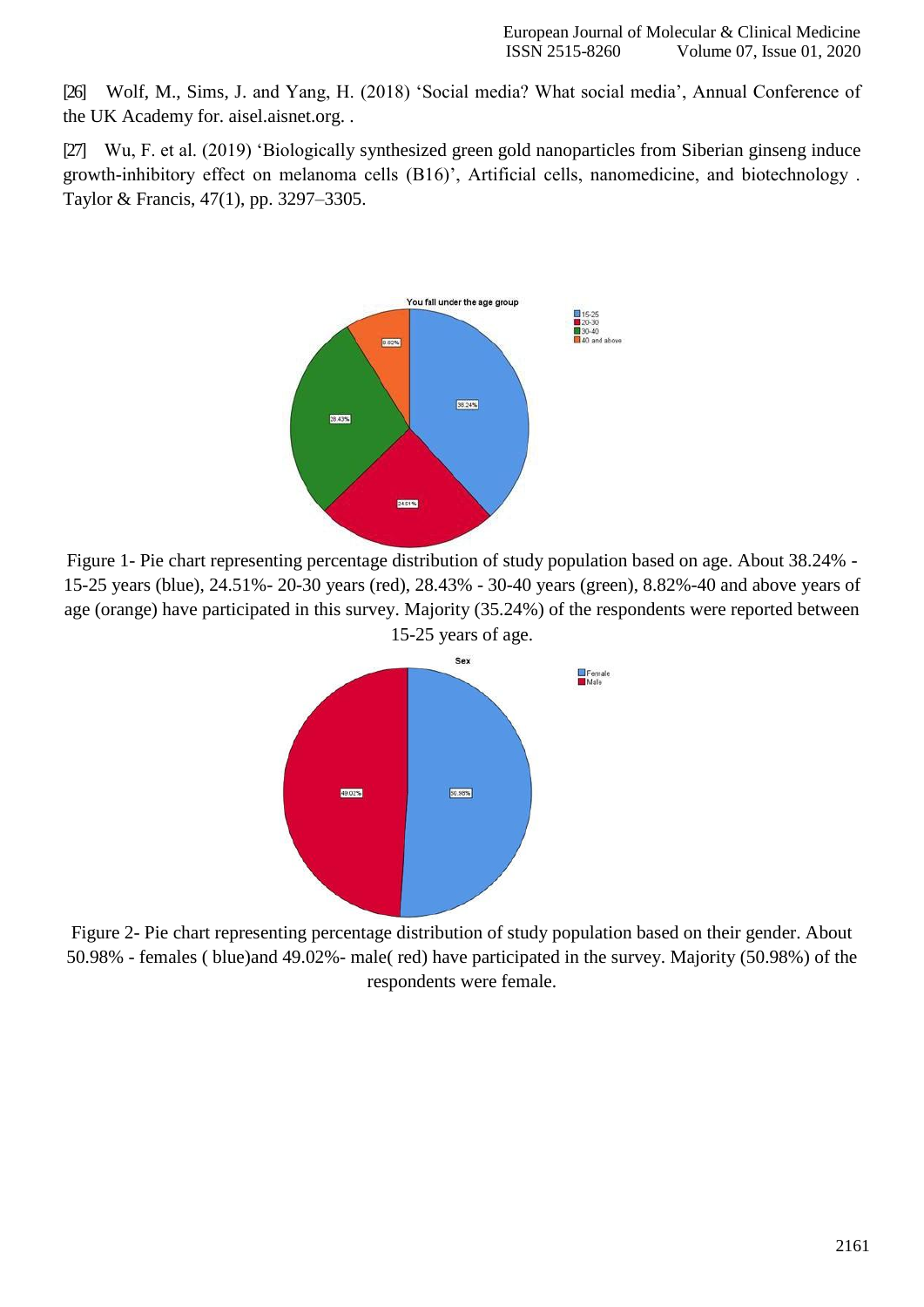

Figure3- Pie chart representing percentage distribution of responses over the most used app of the study population. 0.98% reported others(blue),4.90% reported snapchat(red) ,6.86% reported google( green),13.37% reported youtube(orange), 18.63% reported facebook( teelblue),18.63% reported twitter( yellow) and 36.27% reported Instagram( pink) as their most used app. Majority ( 36.27%)of the respondents have reported instagram as their most used app.



Figure 4- Pie chart representing percentage distribution of responses over the preference of calling or texting. About 45.10% prefer chatting(blue) , 54.90% prefer calling over phone( red). Majority of the respondents prefer calling(64.90%).



Figure 5- Pie chart representing percentage distribution of responses on the reasons for choosing chatting. About 15.69% reported can be done simultaneously during other work schedules( blue), 20.59% reported need not give an immediate answer(red),  $33.33\%$  reported need not have mutual free time( orange),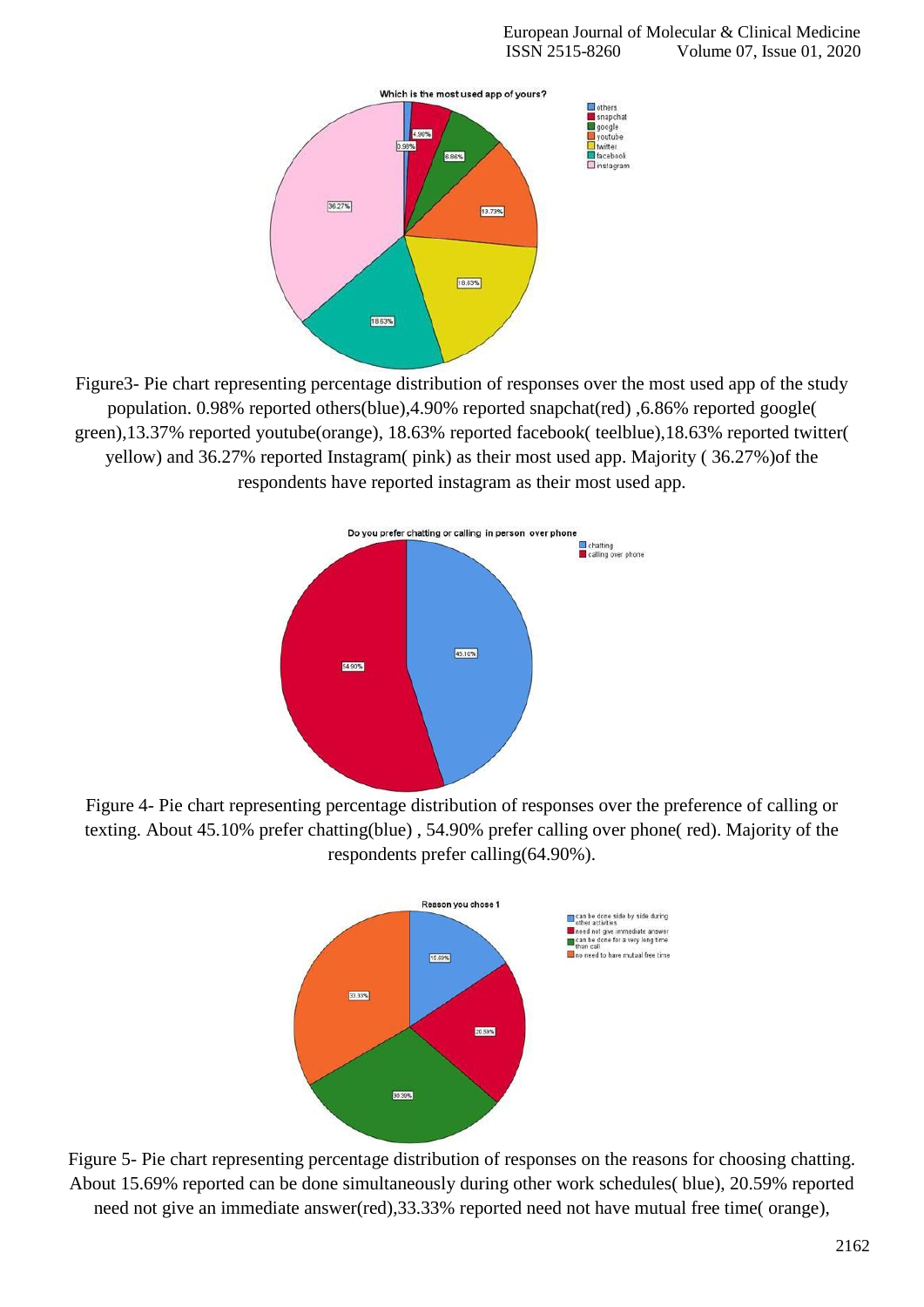30.39% reported can be done for a long time as their reasons to choose chatting over calling. Majority of the respondents chose chatting as there is no need to have mutual free time to talk.(33.33%).



Figure 6- Pie chart representing percentage distribution of responses on willingness in sharing the message information. 15.69% reported it doesn't matter ( blue),35.29% reported to like( red), 49.02% reported to don't like ( green) sharing the message's information. Majority of the respondents have reported that they don't like it( 49.02%).



Figure 7- Pie chart showing percentage distribution of reasons to choose calling over phone. 3.93% reported to have nice conversation like meetups( blue), 15.69% reported to get instant answers( red), 17.65% reported to know people's interest( green), 30.39% reported to know mood or tone of the conversation(orange), 32.35% reported to have continuous conversation( yellow) as their resons to choose calling over phone. Majority of the respondents chose calling over phone so that they could have a continuous conversation.( 32.35%)



Figure 8- Pie chart showing percentage distribution of responses on the experience of not picking a call for no proper reason to avoid. 16.67% reported they have( blue), 27.45% reported that they have not ( red),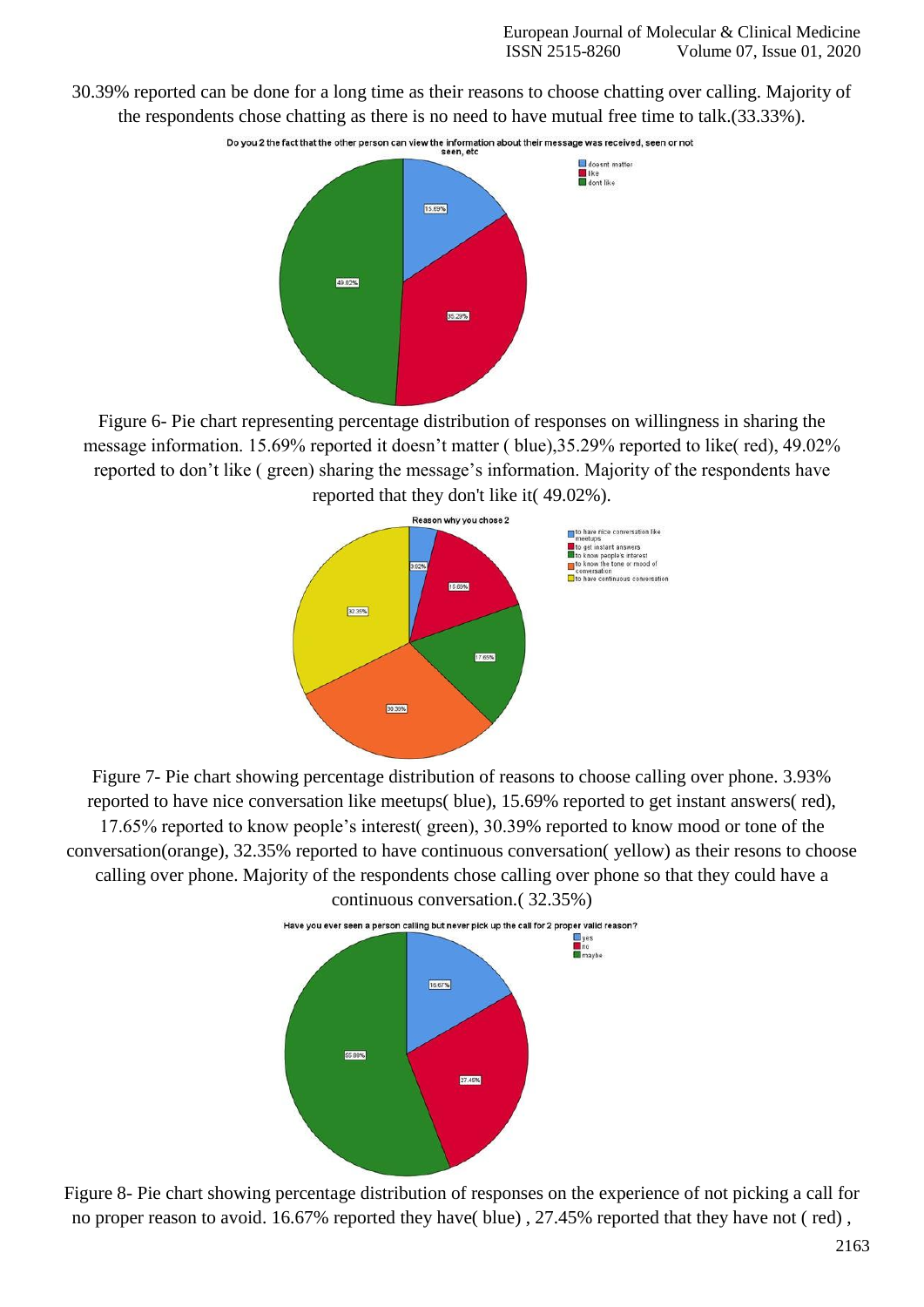55.88% reported they would have ( green) experienced this situation. Majority of the respondents have reported that they would have experienced this situation.( 55.88%)



Figure 9- Pie chart showing percentage distribution of responses on preference whether to text or call back a person 48.04% reported to call( blue), 51.96% have reported to text back( red). Majority of the respondents prefer to text that person back instead of calling.( 51.96%)



Figure 10- Pie chart showing percentage distribution of responses on interest over using snaps, stories, status in social media. 42.16% reported no( blue), 57.84% reported yes( red). Majority of the respondents show interest in using the snaps, stories, features of social media.(57.84%)



Figure 11- Pie chart showing percentage distribution of responses on the frequency of using snaps, stories, etc.8.82% reported as irregular( blue) , 18.63% reported as once daily( red), 17.65% reported as twice daily ( green), 27.45% reported as more than 2 per day( orange), 27.45% reported as at least 3-4 per week( yellow). Majority of the respondents have reported to use the snaps and stories at least 3-4 times per week.(27.45%)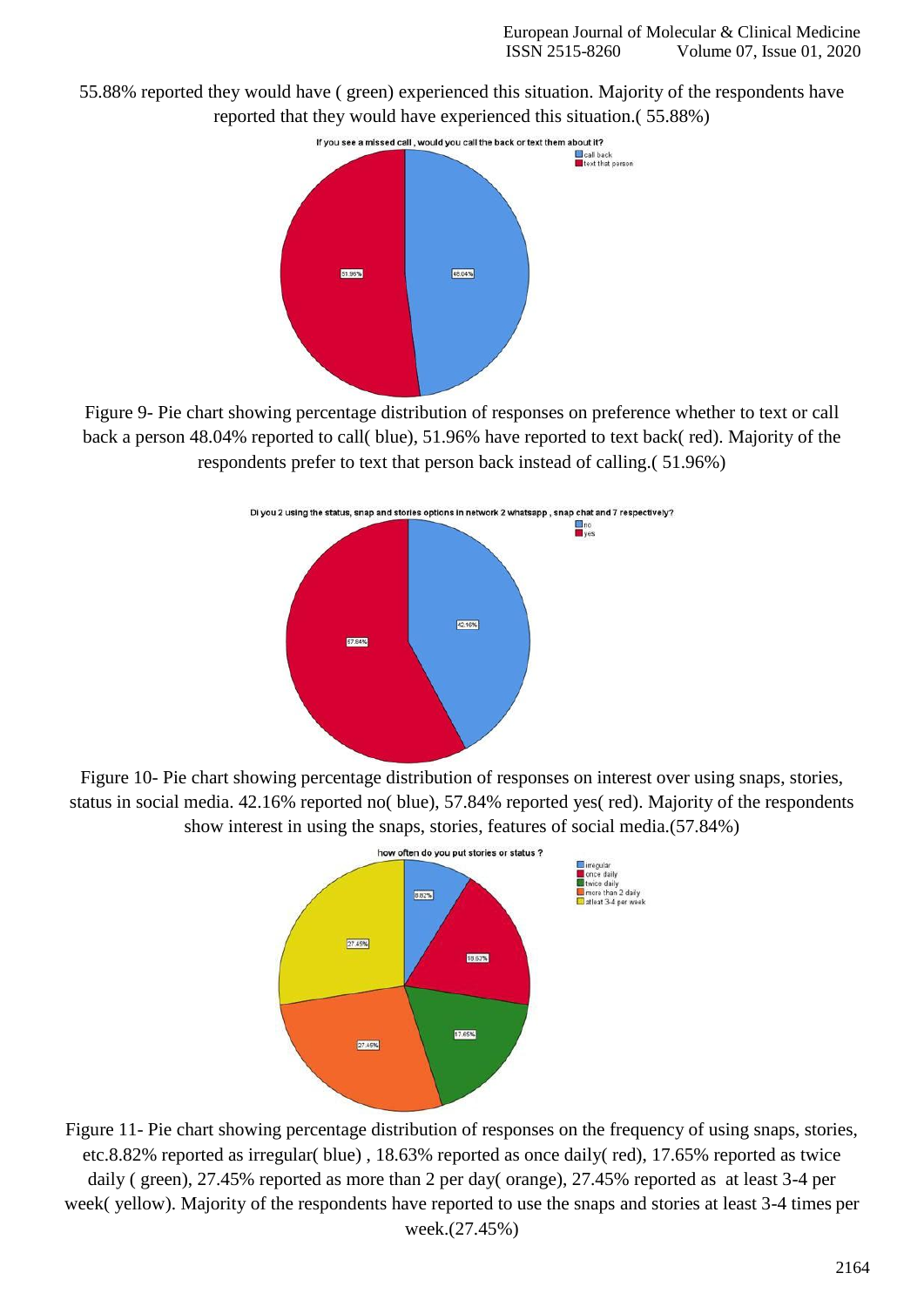

Figure 12- Pie chart showing percentage distribution of responses on whether the last seen option is "on" in social media. 33.33% reported No( blue), 66.67% reported yes( red). Majority of the respondents (66.67%) have reported that their last seen option is 'on' in their social media.



Do you think it's necessary or fundamental for teenager or young adults to have account in different social<br>media 27.5.2.6?

Figure 13- Pie chart representing percentage distribution of responses on whether social networks are fundamental for teenage or young adults. 19.61% reported as maybe( blue), 37.65% reported yes( red), 43.14% reported no( green). Majority of the respondents doesnt feel it as fundamental for the teenagers( 43.14%)



Figure 14- Pie chart representing percentage distribution of responses on awareness over disadvantages of social networks. 50% reported as maybe( red), 50% reported yes( blue). About 50% of the respondents are aware, 50% of them are somewhat aware of the disadvantages of social media.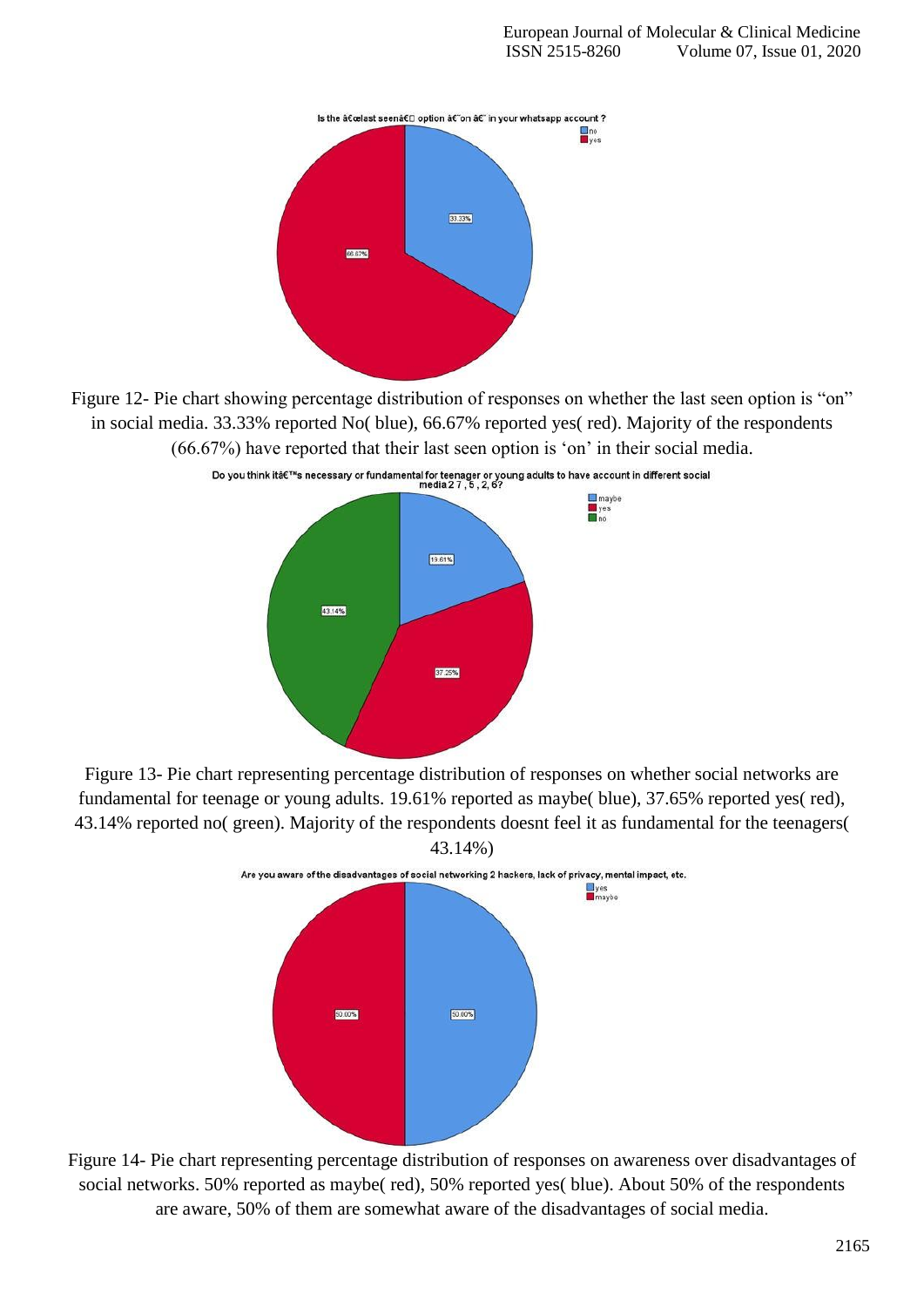

Figure 15- Pie chart showing percentage distribution of responses on hesitation to use social network due to its side effects. 39.22% reported as yes, often( red),60.76% reported no( blue). Majority of the respondents don't feel this hesitation( 60.78%).



Figure 16- Pie chart showing percentage distribution of responses on overcoming the hesitation to use social networks due to its ill effects. 8.82% reported no( blue) , 17.65% reported as maybe(red), 35.29% reported as yes always( green), 38.24% reported as yes at times( orange). Majority of the respondents have reported that at times they overcome this hesitation.( 38.24%)



Figure 17- Bar graph representing association between different age groups( X axis) and responses to their most used app or social network( Y axis) . Here, blue represents others, red represents snapchat,

green represents google, orange represents you tube, teelblue represents facebook, yellow represents twitter, rose represents Instagram. 4.8% of 40 years and above population report facebook, whereas the 19.4% of the 15-25 years age group report instagram as their most used app but on analysis there was no statistical significance between different age groups and their most used apps . Chi square analysis was done and the association was found to be statistically not significant. Pearson chi square value=24.48, p value=0.140 (>0.05 indicating statistically not significant).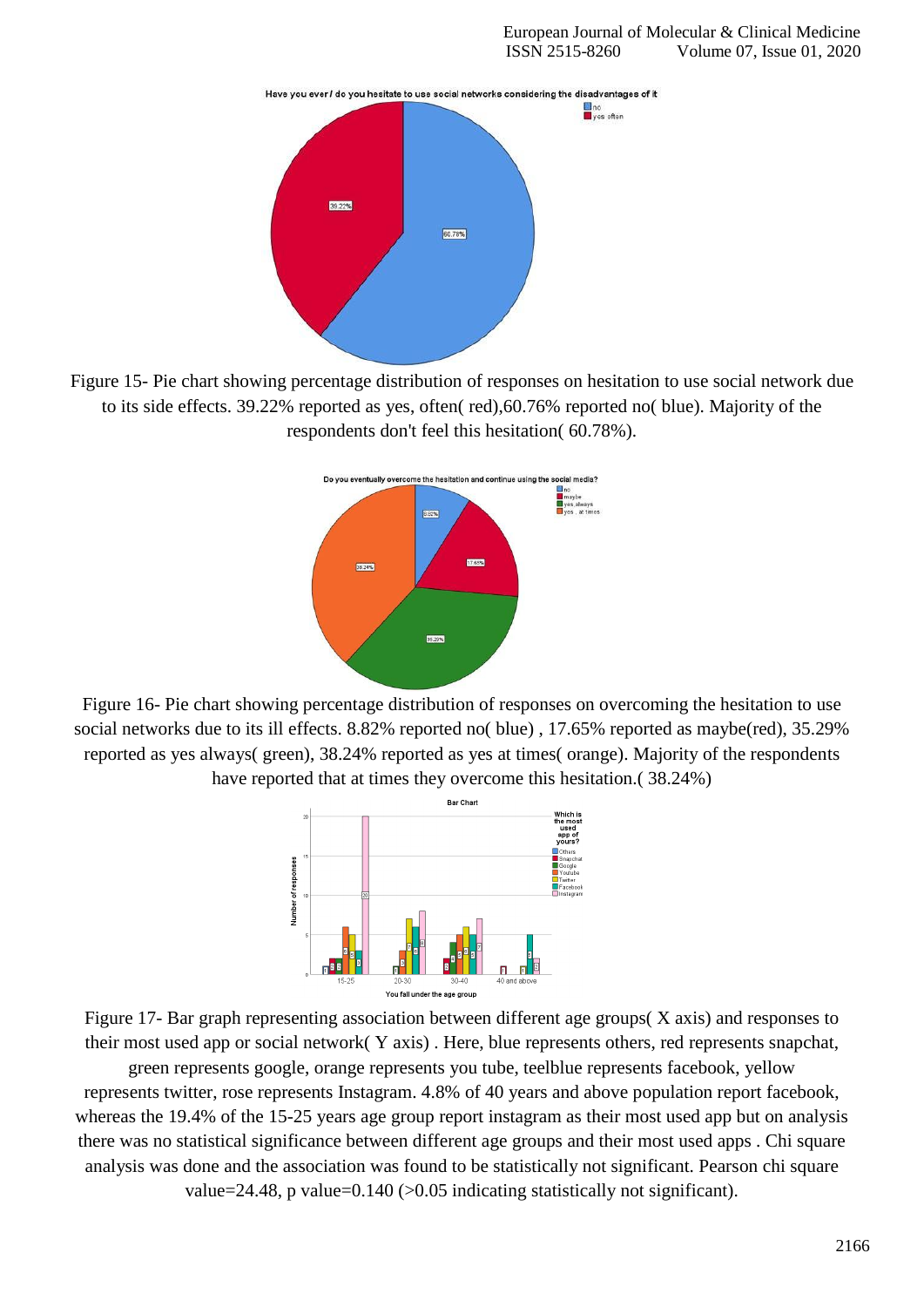

Figure 18- bar graph representing association between different age groups( X axis) and the responses on preference between chatting or calling over the phone (Y axis). Blue denotes calling, red denotes chatting. 23.3% of people aged 15 to 25 years prefer calling whereas 15.5% of the population aged 20-30 years, 19.4% of people aged 30 to 40years and 4.8%- 40 and above aged prefer chatting between calling over phone and chatting and on analysis there was no statistically significance between different age groups and the preference between chatting and calling over phone. Chi square test was done and was found to be statistically not significant. Pearson chi square value=7.411, p value=0.006 ( 0.05 indicating statistically



Figure 19- Bar graph representing the association between age groups ( X axis)and the responses to their reasons to choose chatting( Y axis).Here, blue represents done simultaneously during other work schedules,red represents need not give an immediate answer, orange represents need not have mutual free time, green represents can be done for a long time. 16.5% of the 15-25 , 3.8% of 40 years and above population reported to have conversation for a long time, 9.7% of 20-30, 8.7% of 30-40 years age population reported to need not have mutual free time as their reasons and on analysis there was a statistical significance between different age groups and the reasons to choose chatting. Chi square analysis was done and the association was found to be statistically significant. Pearson chi square value=19.003, p value=0.025 (p <0.05 indicating statistically significant).



Figure 20- Bar graph representing the association between different age groups (X axis) and the responses towards the willingness of sharing the message's information (Y axis). Blue denotes doesn't matter, red denotes like and green denotes don't like. 18.4% 15-25 years aged, 3.8% 40 years and above like sharing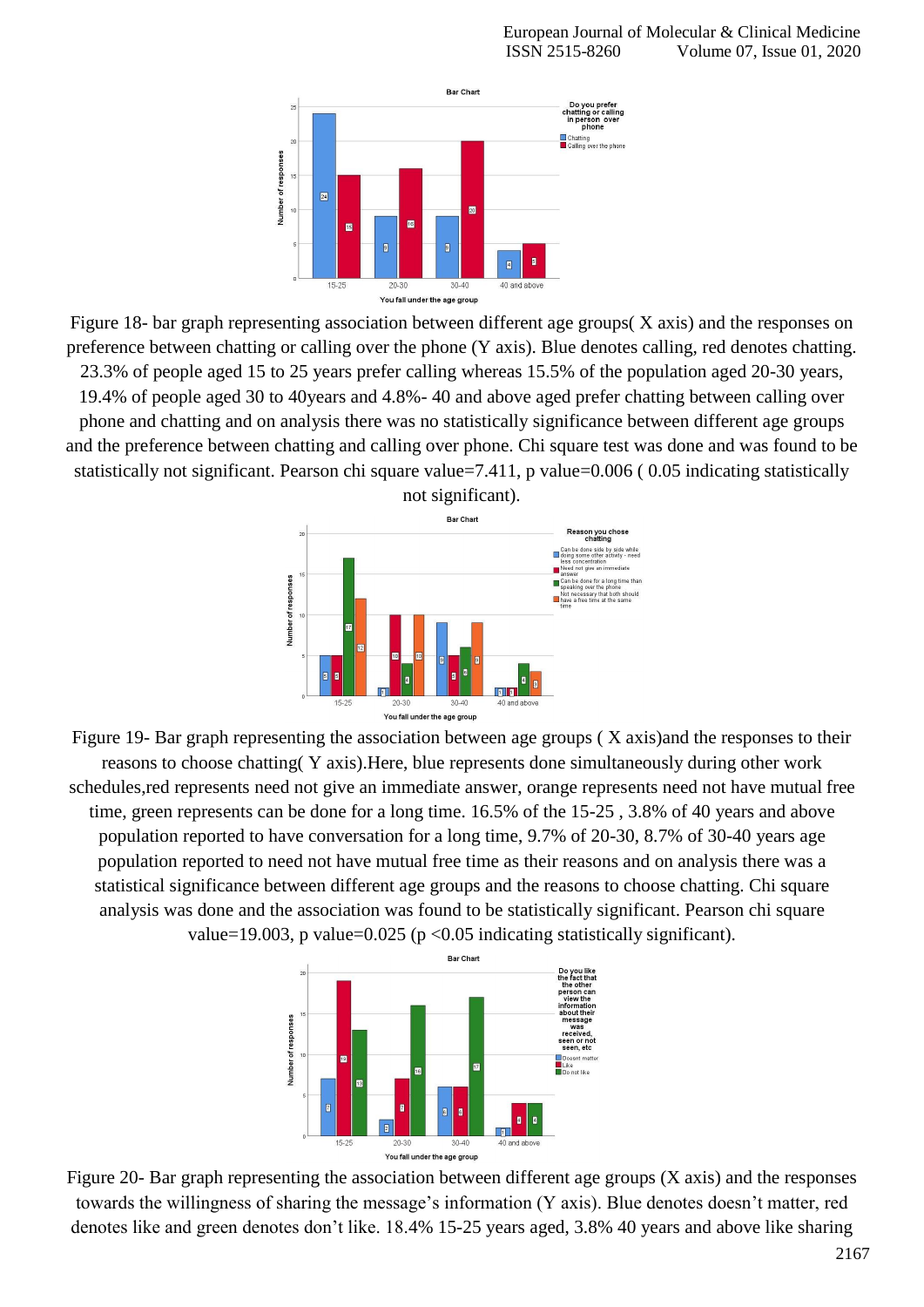the information and on analysis there was no statistical significance between different age groups and their willingness to share the message's information. Chi square analysis was done and the association was found to be statistically not significant . pearson chi square value= 9.672, p=0.139 (

>0.05indicating statistically not significant).



Figure 21- Bar graph representing the association between different age groups( X axis) and the responses to their reasons to choose calling over phone( Y axis).Here, blue represents nice conversation like meetups, red represents instant answers, green represents to know people's interest, orange represents to know the mood or tone of the conversation, yellow represents to have continuous conversation. 11.6% of the 15-25 years and 4.8% 40 years and above aged participants reported as to know the mood or tone of the conversation whereas 9.7% of the 20-30 years and 30-40 years of aged population reported as to have continuous conversation as their reason to choose calling over phone, but on analysis there was no statistical significance between the different age groups and their reason to choose calling. Chi square analysis was done and the association was found to be statistically not significant. Pearson chi square

value=14.621, p value=  $0.263(p>0.05)$  indicating statistically not significant).



Figure 22- Bar graph representing association between different age groups( X axis) and the responses to their experience of not picking up a call for no good reason to avoid ( Y axis).Here, blue represents yes, red represents no,green represents maybe. 19.4% of 15-25 years aged population, 15.5% of 20-30 years

30-40 years aged population, 4.8% of 40 years and above population reported that they would have experienced , but on analysis there was no statistical significance between different age groups and their response to this experience. Chi square analysis was done and the association was found to be statistically not significant. Pearson chi square value=6.508, p value=0.369(p >0.05 indicating statistically not significant)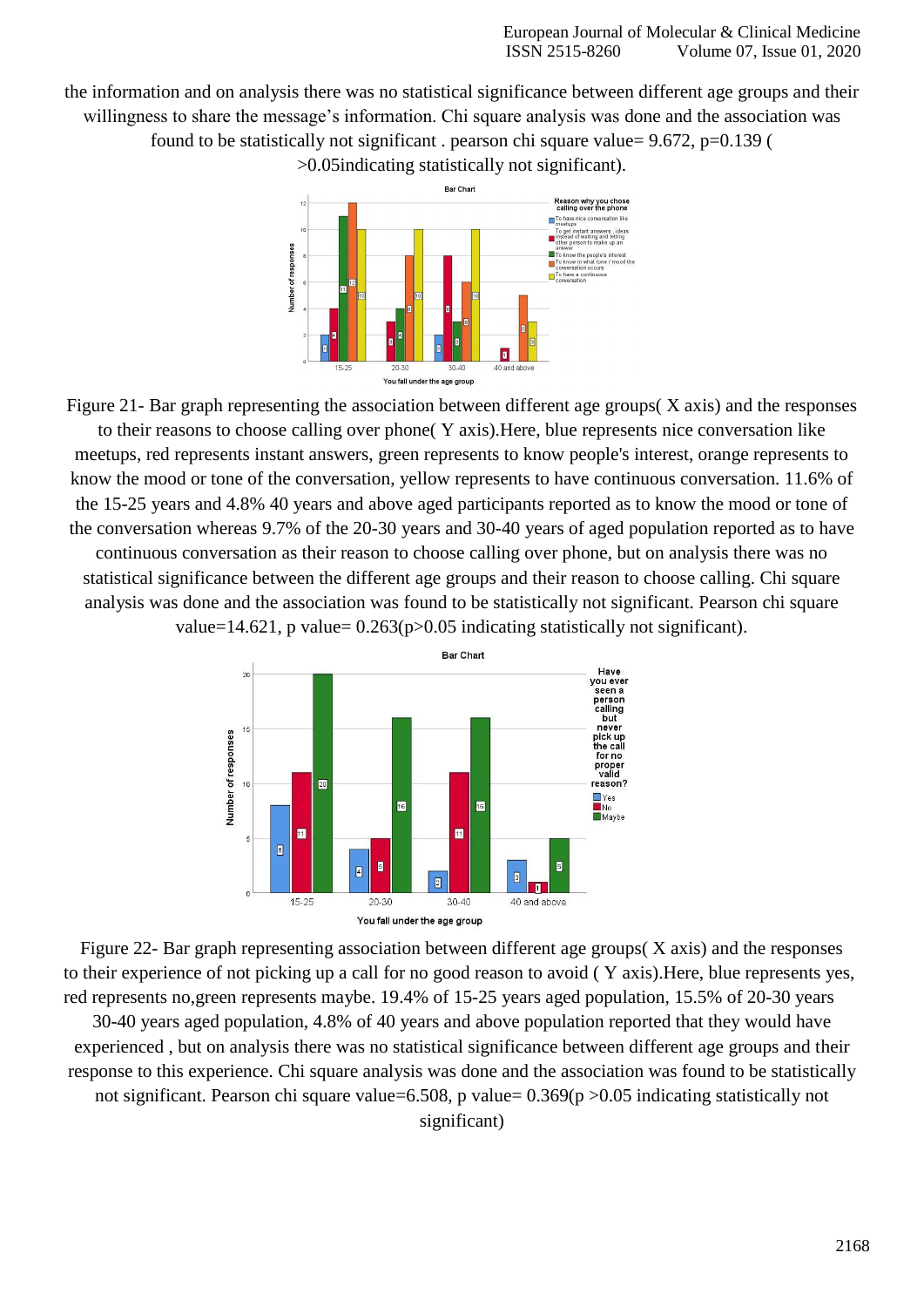

Figure 23- Bar graph representing the association between different age groups ( X axis)and responses to the preference over texting or calling in return to a missed call( Y axis).Here, blue represents call, red represents text back. 22.33% of 15-20 years age population prefer calling whereas 13.5% of 20-30 years aged population, 16.5% of 30-40 years aged, 5.8%of 40 years and above aged population prefer texting back that person, but on analysis there was no statistical significance between different age groups and their preference. Chi square analysis was done and the association was found to be statistically not significant. Pearson chi square value=  $3.327$ , p value= $0.344(p > 0.05$  indicating statistically not significant).



Figure 24- Bar graph representing the association between different age groups( X axis) and the response to their interest in using snaps, stories and status in social media( Y axis).Here, blue represents no, red represents yes. 30.09% of the 15-25 years,14.5% of 20-30 years age population like and 19.4% of the 30- 40 years and above aged population don't like using snaps and stories, on analysis there was a statistical significance between different age groups and their interest in using snaps and stories.Chi square analysis was done and the association was found to be statistically significant. Pearson chi square value= 16.750, p value= $0.001(p \le 0.05)$  indicating statistically significant)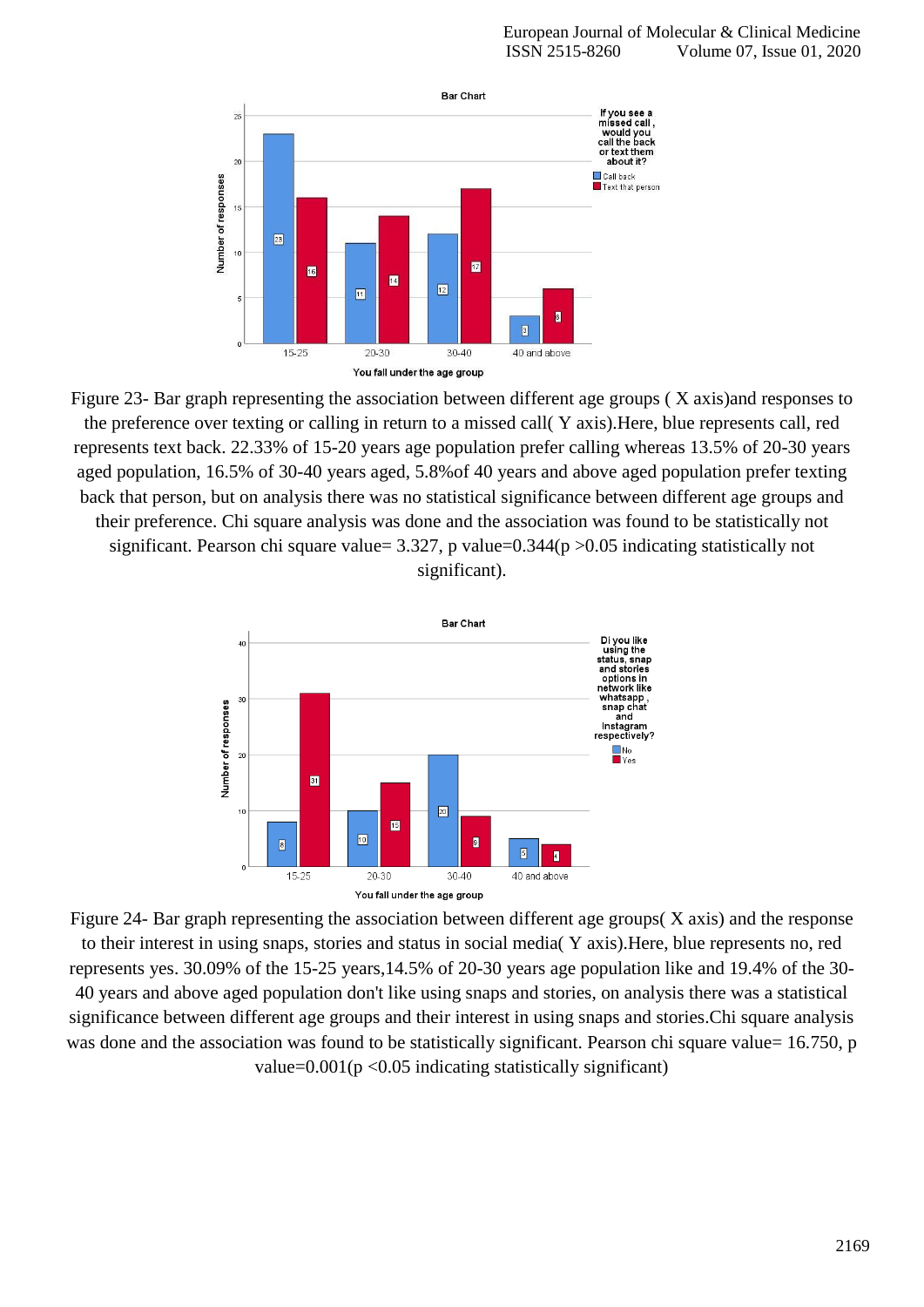

Figure 25- Bar graph representing association between different age groups (X axis) and their response to the frequency of using snaps, stories, etc( Y axis).Here,blue represents irregular , red represents once daily, green represents twice daily, orange represents more than 2 per day, yellow represents at least 3-4 per week. 8.7% of 15-25 years aged population use twice daily or at least 3-4 per week, 8.7% of 20-30 years aged population use more than twice daily, 10.6% of 30- 40 years aged population use 3-4 per week, 3.8% of the 40 years and above aged population use daily twice or 3-4 per week but on analysis there was no statistical significance between different age groups and their usage of stories and snaps.Chi square analysis was done and the association was found to be statistically not significant. Pearson chi square value= 12.31, p value= $0.421(p > 0.05$  indicating statistically not significant).



Figure 26- Bar graph representing the association between different age groups ( X axis) and responses to preference of last seen option "on" in social media( Y axis).Here, blue represents No, red represents yes. 29.1% of 15-25, 19.4% of 20-30years and 14.5% of 30-40 years aged population reported yes where 5.8% of 40 years and above population reported no and on analysis there was statistical significance between different age groups and their preference of last seen option kept "on". Chi square analysis was done and the association was found to be statistically significant. Pearson chi square value=11.26 ,p value= 0.01(<0.05 statistically significant).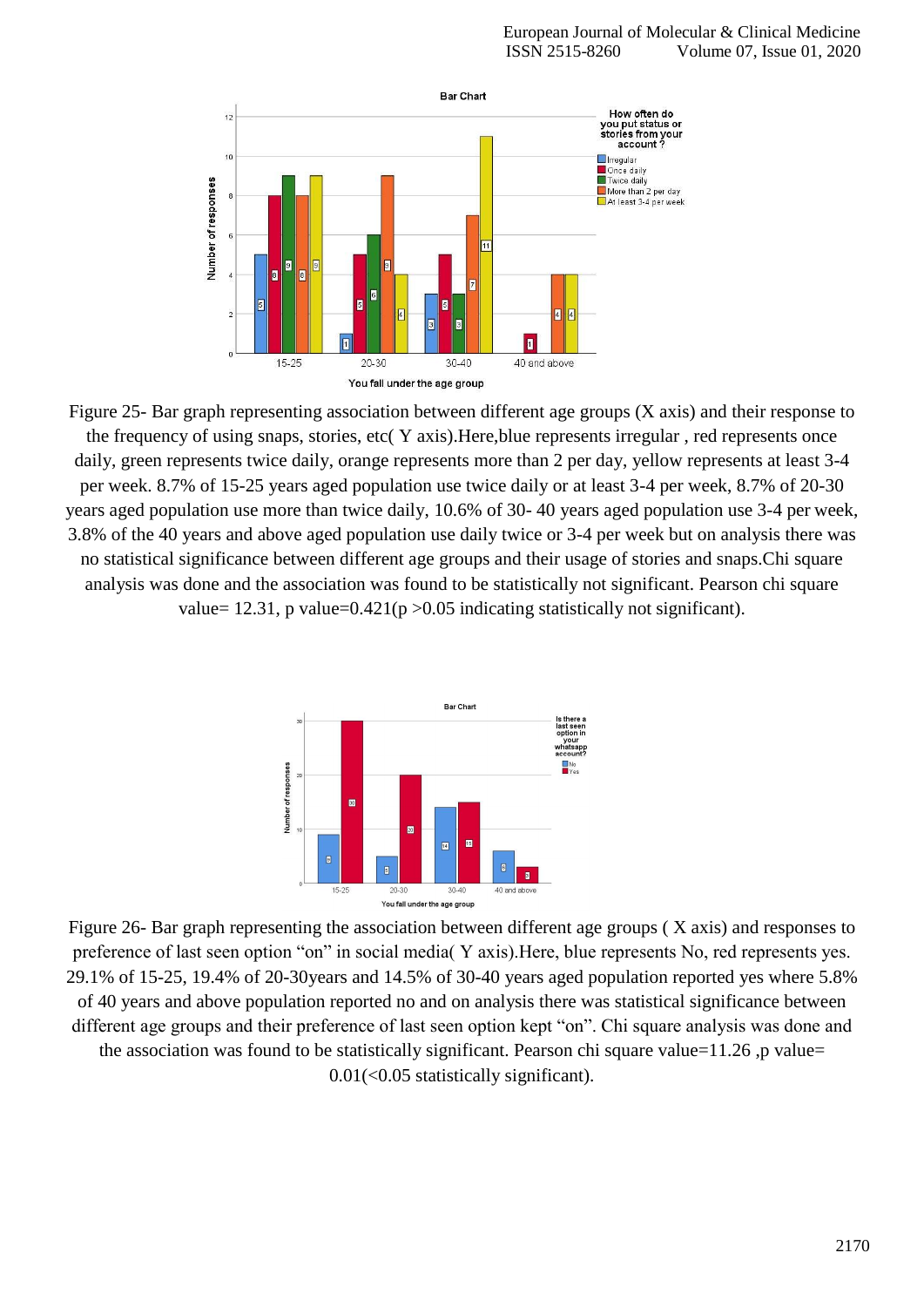

Figure 27- Bar graph representing the association between different age groups ( X axis)and responses to the necessity of social network for young adults( Y axis). Here, blue represents, maybe, red represents yes, green represents no.Majority of 15-25 years, 40 years and above aged population think its necessary whereas 20-30 years, 30-40 years age population think it is not necessary but on analysis there was no statistical significance between different age groups and the necessity of social media to younger adults. Chi square analysis was done and the association was found to be statistically not significant. Pearson chi square value=  $11.368$ ,p value=  $0.078$ ( $> 0.05$  indicating statistically not significant).



Figure 28- Bar graph showing association between different age groups( X axis) and the responses to awareness over disadvantages of social network( Y axis). Here,blue represents, maybe, red represents yes. 23.3% of the 15-25 years and 14.5% 20-30 years age population are aware and 20.3% of 30-40 and 7.7% of 40 years and above are aware and on analysis there was a statistical significance between different age groups and their awareness over disadvantages of social networks. Chi square analysis was done and the association was found to be statistically significant. Pearson chi square value=  $18.04$ , p value=  $0 \le 0.05$ indicating statistically significant).



Figure 29- Bar graph representing the association between different age groups( X axis) and responses to the hesitation in using social networks due to its side effects( Y axis). 19.4% of the 15-25 years aged population and 11.6% of 20-30 years, 8.7% of 30-40 years, 0.9%of 40 years and above aged population